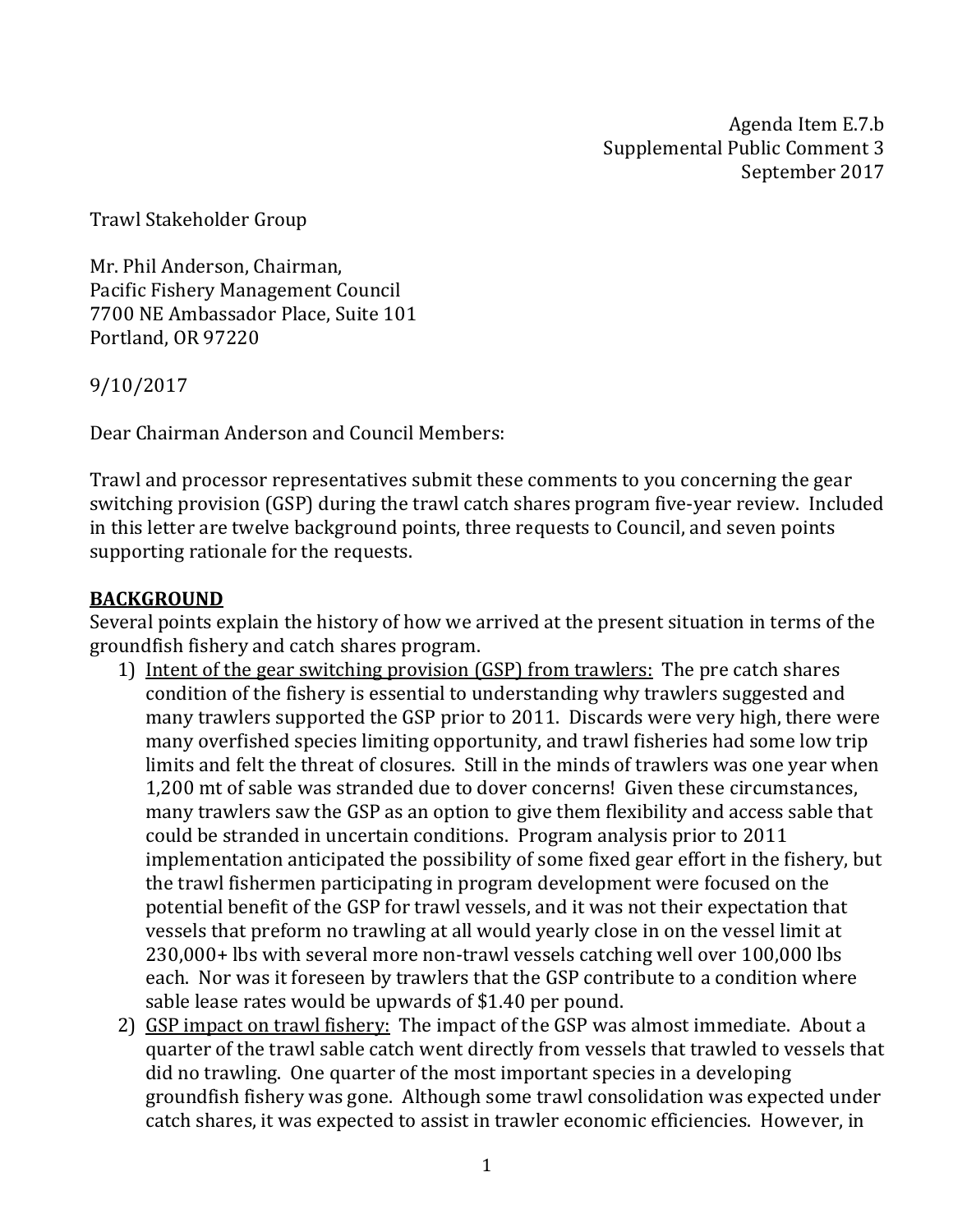addition to trawler consolidation there was replacement by fixed gear vessels that removed a quarter of the sable from the groundfish fishery trawl harvest thereby having an adverse effect on trawler and traditional groundfish processor economic efficiencies. Sable is the most important species to facilitate the catch of other groundfish species, not only because sable is co-mingled with other species, but because sable makes groundfish catch and processing economically viable. The scale of trawler replacement by fixed gear vessels is quantified in following excerpt from June 2016 catcher vessel economic report: *"There were 54 vessels that fished in 2009 and/or 2010 that did not fish in 2014. Of those vessels, 19 stopped fishing on the West Coast completely, and 35 continued fishing in other fisheries (e.g., shrimp, crab, tuna, and California halibut). Despite the exit of some vessels from the catch share program, there were 17 vessels that fished in 2014 but did not fish in the trawl fishery in 2009 or 2010. Of those "new" vessels, 13 now fish in the Groundfish fixed gear with trawl endorsement fishery.*" A point in this section worth repeating is that the expected consolidation of trawl vessels under catch shares was intended to increase trawler efficiencies and species utilization, but the actual result was the replacement of trawl vessels with solely fixed gear vessels and the impediment to trawl efficiencies with reduced sable leading to a reduction in species utilization.

- 3) Fixed gear harvest of trawl ifq: From the five year review document, 28% was the average fixed gear harvest of trawl sable-north quota. Sable-south use had a wide variance in usage from year to year, and ended up in 2015 at 19%.
- 4) Sable as a groundfish fishery "facilitator": The reason there is a replacement of trawl effort and trawl vessels with vessels fishing exclusively fixed gear is that sable and petrale are the two species that facilitate the financial viability of the bottom trawl groundfish fishery for both catcher vessels and processors; and sable much more so than petrale because of its higher value and its incidental catch rates across more of the fishery. Less sable for trawlers means much less value in the fishery. Less sable also means less efficient targeting strategies, because any captain will tell you that the more they have to avoid a constraining species, then the less efficient and profitable they will be.
- 5) Dover & thorneyhead catch history: Dover sole, longspine thornyheads, and shortspine thornyheads have some similarities in their catch histories. For all three, there was a significant spike in catch in the 1980's & early 1990's, then a significant decline until 2007 when ACLs significantly increased, then sustained 50% or more increase for 2008-2010; then post catch shares (2011-2015) the drop in catch was immediate and neared pre 2007 low levels. Below is the catch chart for dover through 2016. The graph makes clear a few things:
	- a. DTS fishery experienced a significant increase in the few years immediately preceding catch shares.
	- b. DTS fishery experienced a significant drop immediately after the implementation of catch shares and the GSP.
	- c. Seeing as though the dover annual catch was above 25 million pounds as recently as 2009, and was above an annual average of 34 million pounds for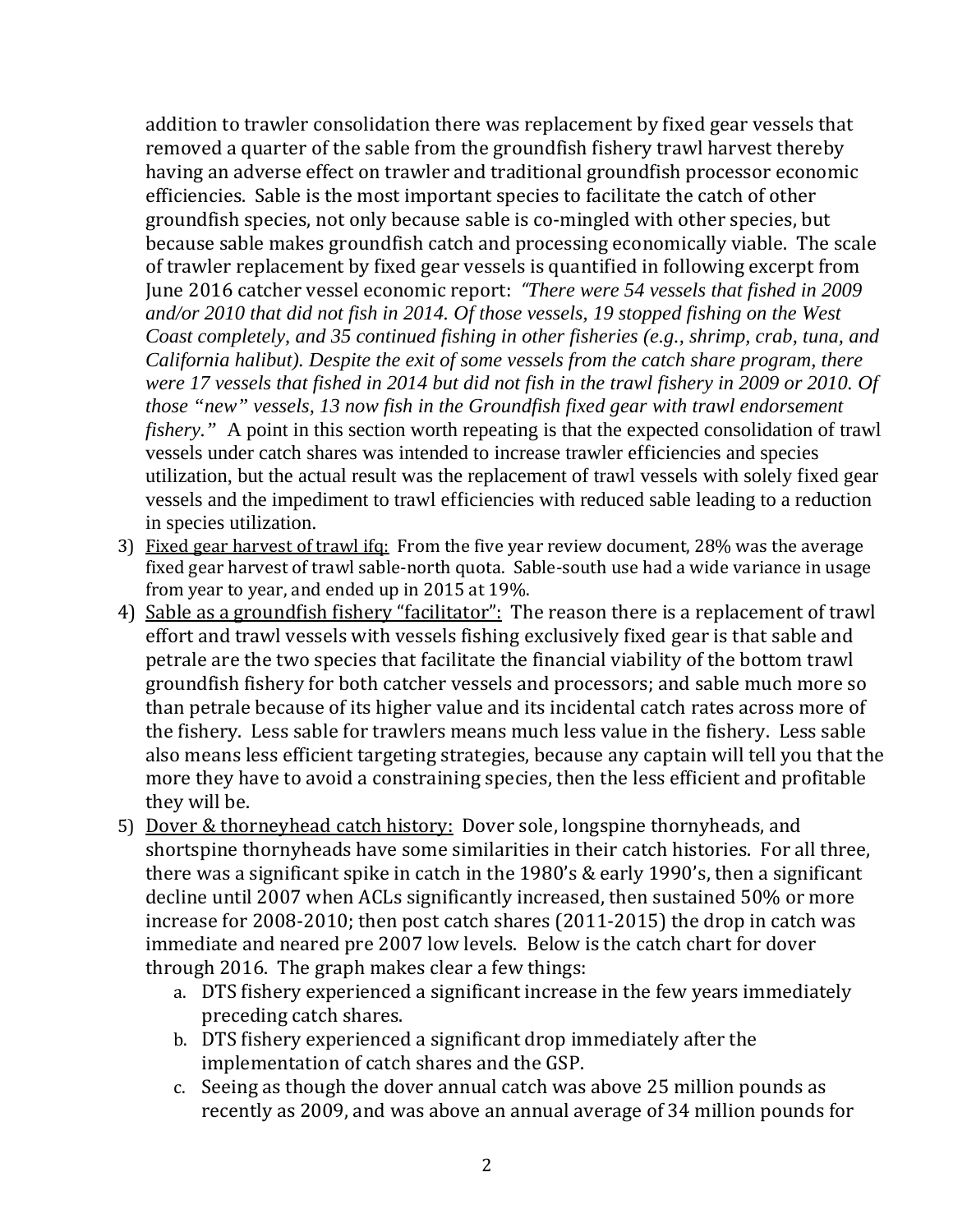the 25 year period of 1972-1996, a reasonable goal to work towards by 2025 would be 30+ million pounds per year.



1945 1955 1965 1975 1985 1995 2005 2015<br>
6) De Facto Reallocation: The graph below shows the annual % of sable catch that was harvested with trawl gear. The remainder of the annual catch was harvested with fixed gear. During the 1980's & 1990's, trawl % was around 50%. In the 2000's low dover ACLs contrbuted to lower trawl sable attainmnet in some years, and trawl % of sable catch in the 2000's was between 40% and 50% all but one year. With catch shares, the average has been about 30% trawl with about 70% going to fixed gear. This has been a very significant de facto reallocation bewteen sectors.



7) Quantity of sable trawl catch: The average annual sable trawl harvest in the four years prior to catch shares was 2,745 mt/year. In the four years after catch shares it was 1,470 mt/year. Even if the north-south sable line were removed and 15-25%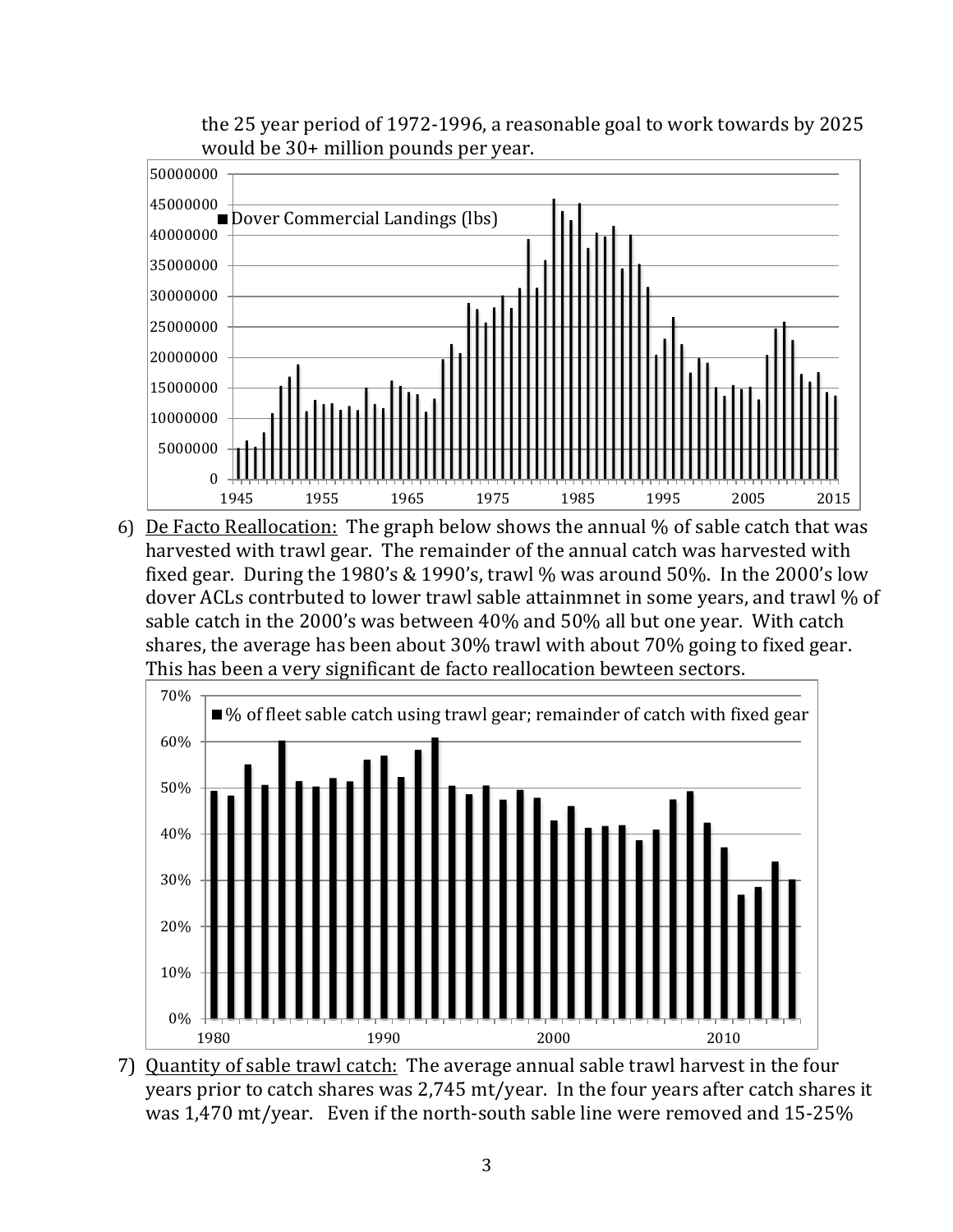more sable was added to the trawl harvest, it would not get the trawl sector close to pre catch shares levels.

- 8) Sable use in multiple fisheries: Sable is important to many subsets of the groundfish trawl fishery.
	- a. DTS Sable is well known for its importance to the DTS fishery as described previously.
	- b. Hake Depending on hake and sable conditions, in any given year the hake fishery can have quick tows of small sable in quick bursts. The shoreside hake fishery caught over 155,000 lbs of sable in the first 2 ½ months of its 2017 fishery. Sable catch slowed down in the following month, in large part because the hake congregations moved off of southern Washington, otherwise the 2017 sable catch in the hake fishery could be going much higher. In the future, the more hake vessels encounter sable, then the more they will hold onto significant amounts of sable until mid October out of precaution.
	- c. Bottom trawl depth stratifications Sable is encountered in all three depth divisions (>100 fm, 100 to 200 fm, & >200 fm). Sable is encountered in amounts that curtails fishing trips for targeting of dover and other species for vessels fishing both seaward and shoreward of the RCA's. Pre-RCA history also demonstrates that significant amounts of incidental sable catch frequently occur when "chasing" dover in through 100 to 200 fm depths at certain times of the year; this is important if & when RCA areas are opened up as trawl fisheries seek consistent dover supplies to processors.
	- d. All groundfish In addition to dover and thornyheads, sable brings all groundfish species to the dock since sable increases the ability to target all groundfish species in terms of incidental catch and also making the decision to bottom trawl economically feasible for both the vessel and the processor. Also, sufficient availability helps make a consistent supply of groundfish available that is so important to the processor to maintain consistent markets and consistent employment.
- 9) Dynamics of individual versus aggregate accountability in fisheries: One thing catch shares has taught fishery managers and participants is that a species does not have to be statistically constraining in the aggregate to be very constraining at the individual level. Just think of yelloweye, pre-2017 canary, POP, and also halibut to a lesser extent. The more in demand a species is to execute a target fishery, the more individuals will hoard that species and the lease price will be driven higher. The GSP has made sable more in demand and reduced the supply to trawlers. Trying to increase groundfish utilization will necessitate increasing demand for sable. Any increase in the fixed gear use of trawl sable quota will also increase the demand for sable. Sable itself has already been very constraining at the individual level as heard in anecdotal evidence and shown by the dramatic drop in dover & thornyheads catch and the overall attainment level. Understanding the constraining nature of sable at the individual level and how it affects decisions of individuals is very important to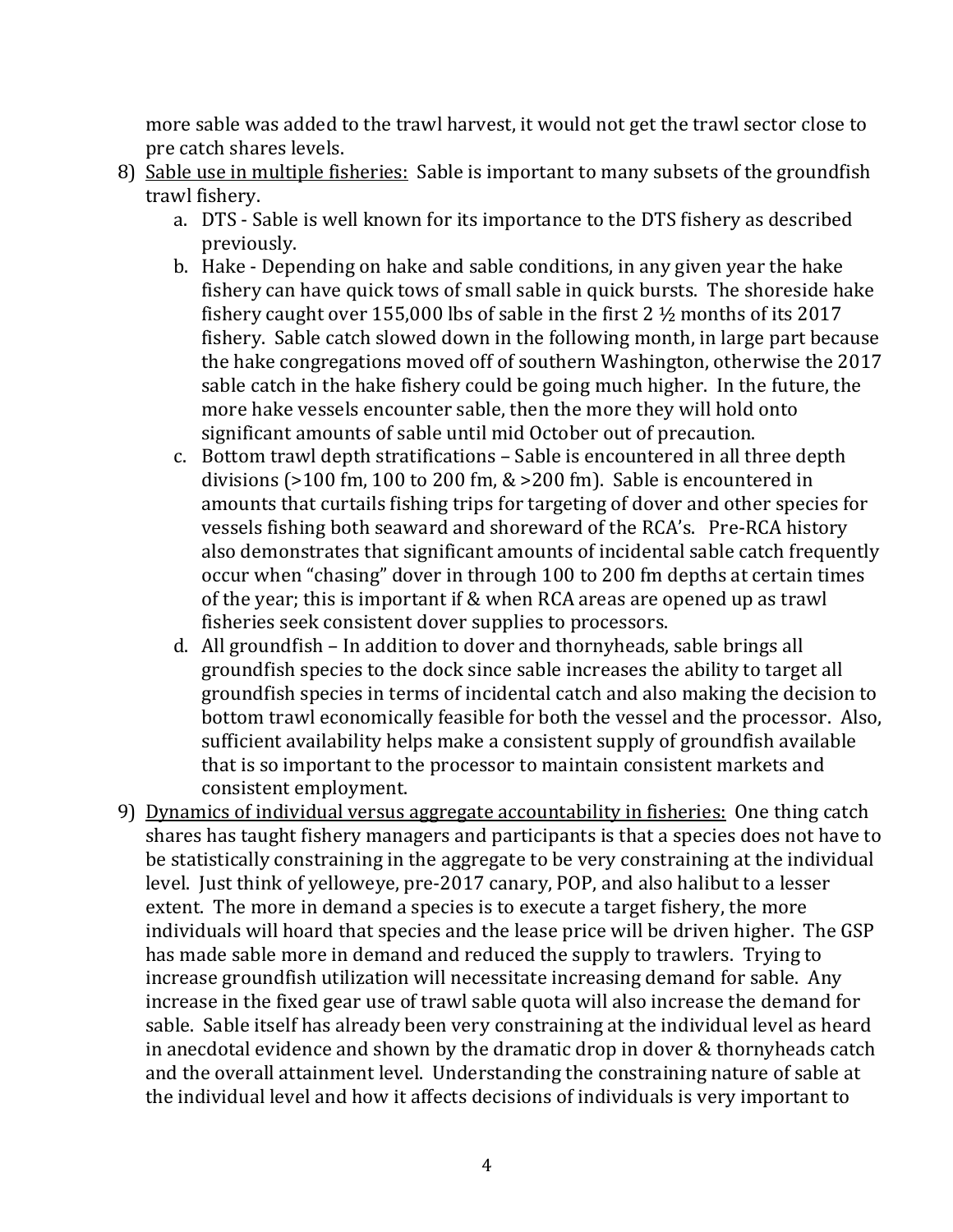consider in fishery management decisions that affect the groundfish fishery years into the future.

- 10) Impact of rationalized fisheries on other fisheries: Anyone familiar with history of rationalized fisheries across regions understands what happens when a rationalized fishery leaves participants with existing capital (vessels & gear) and existing capacity (extra time) that can be used for other fisheries: some participants will find other fisheries that require little to no extra fixed costs; this is economics 101. Nobody can exactly predict the behavior of Alaska fixed gear vessels that have increased or will be increasing their investments in pots due to a recent rule change, but knowing that the best prediction of future behavior is past behavior, there is a very good chance of increased fixed gear vessel participation in the trawl catch shares program. Increased fixed gear participation could also come from other west coast fixed gear vessels since the fixed gear tier permit fishery has hard caps on sable catch that are far more restrictive than fixed gear caps in the trawl ifq program.
- 11) Cooperation among various groups: On the docks, at the Council, and in the GAP, different stakeholders have gotten along reasonably well. There are many groups with many different interests. There is Tribal & non-Tribal, trawl & non-trawl, recreational & commercial, different states, at-sea & shoreside, limited entry & open access, nearshore and non-nearshore, incidental, and research. The primary reason these many groups get along stems from how well defined each group's amount of allowable catch is defined. We are not fighting one another for fish. The reason that the GSP has caused tension among groups and taken up so much time thus far of dock conversations and Council bodies is that a one way opening was created between sectors for different gear types, and the effect of which is open ended. To the extent that any resolution of the GSP in the five review reduces or eliminates future tensions and mass amounts of Council time will depend upon how well defined each sector's amount of allowable catch will be.
- 12) Vessel Limits: If the north-south line is removed, then a vessel limit of about 3.4% would be roughly the same amount of sable for the current sable-north 4.5% limit. Since many fisheries and vessels up and down the coast rely upon sable to execute their fisheries, the vessel limit of 3.4% in case of line removal would help with the need to make sure sable is accessible to the many entities.

## **REQUESTS TO COUNCIL**

- 1) As a range of alternatives are developed, a priority be placed on alternatives that do not allow an increase in the footprint of fixed gear impact within the trawl catch shares program; which would mean a range of alternatives for fixed gear attainment that falls between 28% of ifq quota and below.
- 2) Any methods to limit fixed gear attainment be accompanied by an absolute cap of no greater than 28% of ifq quota for fixed gear attainment, and that this cap be in place prior to when (and if) the north-south line is eliminated.
- 3) If the north-south line is removed, define the coast-wide vessel limit at no greater than 3.4%.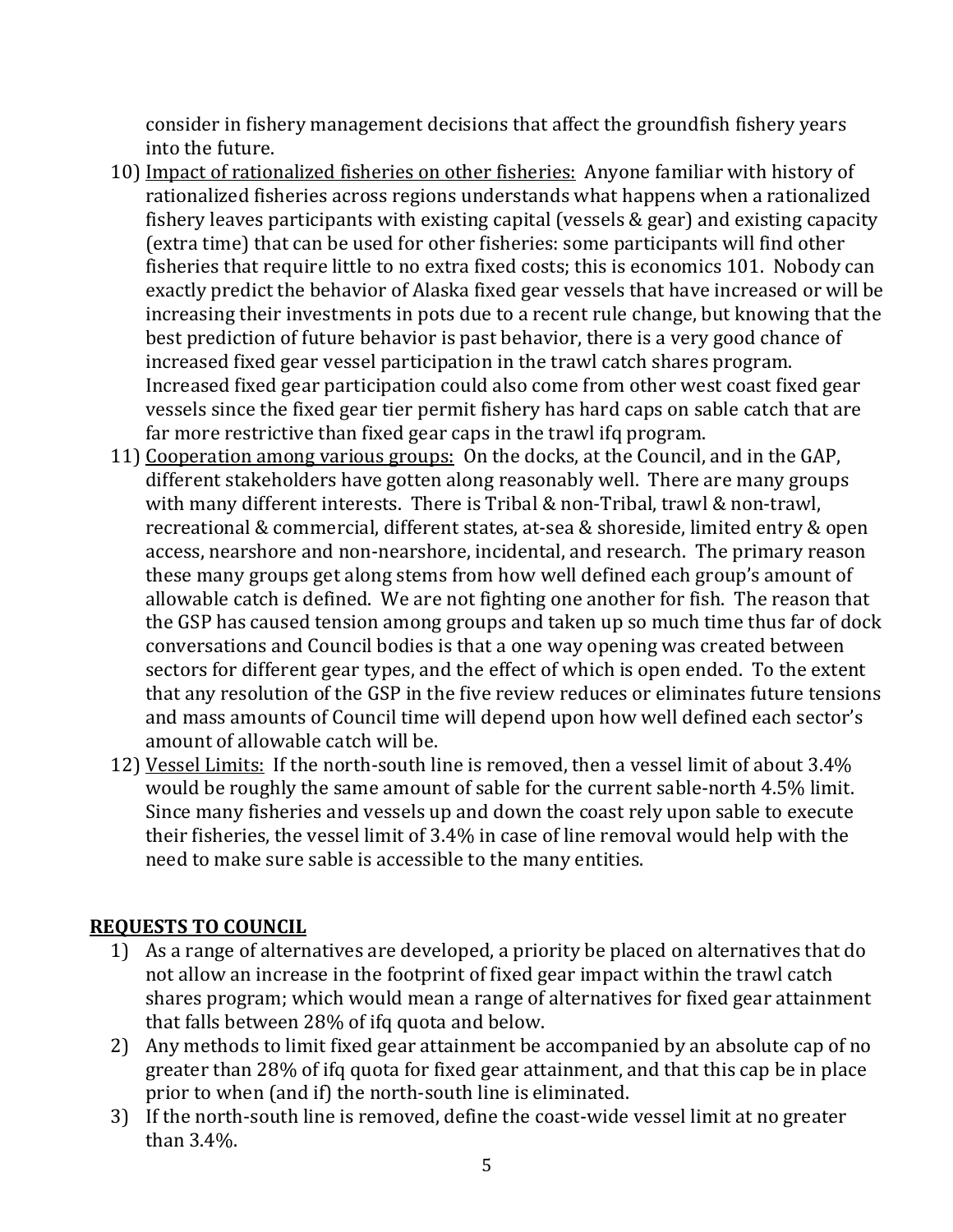## **RATIONALE**

Much of the rationale and justification for the three requests are contained in the background information, but that will be built upon in this section. In simplest terms, the rationale for limiting the sable fixed gear attainment in catch shares is that it is a trawl fishery, and the sable is needed to facilitate the groundfish fishery in improving utilization and net economic benefits. We have sectors for a reason, and we have found out the hard way what happens when we go away from that standard. More detail is provided below.

- 1) FMP and amendment 20 goals & objectives: The June 2017 GAP statement on the five year review included two pages of FMP and amendment 20 goals & objectives that would expect to see an improved result with a fixed gear sable limit. Below are just the amendment 20 goals and the expected improved results.
	- a. Amdt 20 G1 Increase net economic benefits: Trawl caught sable and simultaneously caught species yield more overall ex-vessel value and fishery related employment.
	- b. Amdt 20 G2 Creates individual economic stability: More overall value to trawlers and their crew provide vessel economic stability, both from the value of the sable and the catch of other species. For processors, the April 2017 statement from three processors with five year review recommendations spoke of the negative impacts from sable lost from trawlers that compromised market and economic stability.
	- c. Amdt 20 G3 Provides for full utilization of the trawl sector allocation: Trawl caught sablefish increases overall groundfish utilization relative to fixed gear caught sable.
- 2) Increased Utilization: The background information shows that we have gone the wrong direction under catch shares in getting pounds across the docks, lead by big reductions in dover. Even though 2011 saw a big reduction in catch compared to years immediately prior, 2011 was still better than 2016; meaning we are still going in the wrong direction. IFQ groundfish catch minus hake, petrale, sable, widow, & yellowtail was 31.3 million pounds in 2011, but down to 27.7 million pounds in 2016. Those are the pounds that sable helps get to the dock when used by trawlers. If the trawlers had sufficient sable, there could be a 40- 60% increase in such pounds across west coast docks by 2025. It is trawl vessels that provide those current 27.7 million pounds and it is trawl vessels that could provide a 40- 60% increase from there, but only with sufficient sable. That may seem like an ambitious goal, but in just a two year period from 2006 to 2008 there was an increase in dover landings alone from 13.1 million in 2006 to 24.7 million lbs in 2008; and the species that made up the 27.7 million pounds of catch in 2016 accounted for over 43 million pounds of catch in 2009. So getting the groundfish fishery back to pre catch shares utilization levels should not be considered too ambitious of a goal, instead it could be the Council's minimum goal, and sufficient sable amounts to execute the fishery are required to do so.
- 3) Processor employment stability and market stability: The April 2017 processor letter to Council on the five year review detailed the negative impacts of the program and the GSP on the ability to have stability in market supply and filet line employment, with information about lost employment and interruptions in groundfish operations that feed off of each other to create a downward spiral. Groundfish has been called the backbone of a traditional processor operation and sable is the backbone of groundfish. Groundfish provides year round employment and stability. Groundfish fills in gaps between & during the other fishery seasons such as shrimp, crab, and hake; all three of which are seasonal and all three are cyclical to varying degrees primarily because of ocean conditions. Fishing vessels primarily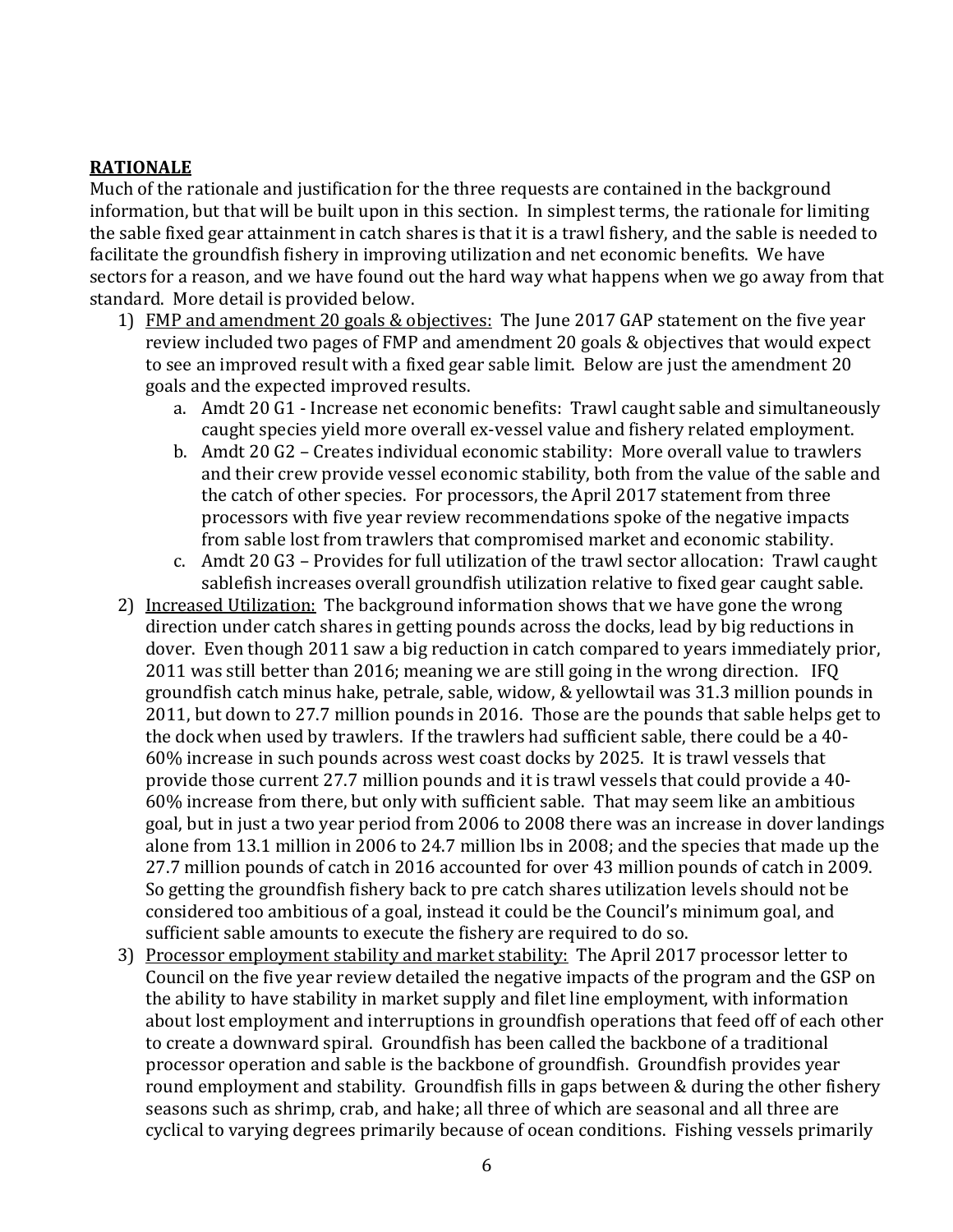involved in non-groundfish fisheries also want a healthy groundfish fishery so that the processor they deliver to is financially strong and stable. That helps everyone.

- 4) Improve net economic benefits: This subject is covered by the previous two points of increased utilization and increased processor employment & stability. Trawl caught sable leverages more benefits than fixed gear caught sable.
- 5) Importance of an absolute cap of fixed gear sable attainment: There are a few reasons an absolute cap is very important:
	- a. Nobody can predict with certainty what increases in fixed gear effort could occur, but the incentives to increase or begin participation are clearly there.
	- b. Any resolution that intends to limit fixed gear attainment but does not include a absolute cap could easily leave open the door for more fixed gear increases; monetary incentives are the precursor to unintended consequences.
	- c. Any resolution that leaves fixed gear attainment open ended will lead to continued disputes and take up a lot of time for Council and advisory bodies.
	- d. Any resolution that leaves fixed gear attainment open ended will leave the door open for further sable loss from trawl vessels and lost future opportunity for trawl vessels, and this would lead to further degradation of groundfish utilization and lost benefits as described earlier.
	- e. As a side note to an absolute cap, there are at least three ideas to have a cap without creating a race for fish.
- 6) North-South line removal issues: The line removal would be part of the 2019-20 specs process so it would most likely be ready by January of 2019; whereas addressing any gear switching actions would be part of another process that history tells us may take awhile longer to be implemented. Therefore, it is important to make a couple of requests so that the potential line removal does not exacerbate the problem of fixed gear attainment of trawl sable ifq.
	- a. Because line removal could free up unused sable to be caught anywhere, an increase in fixed gear attainment is most likely to occur. A cap on fixed gear attainment prior to line removal would address this issue.
	- b. Because line removal could make it easier for fixed gear vessels already bumping up against the 239,726 sable-north vessel limit to catch even more sable, addressing the vessel limit prior to line removal would be appropriate.
- 7) Future success: For the fishery, the catch shares program, and coastal communities. In short, do you want to allow trawl sable allocation to be used to facilitate the trawl fishery in:
	- a. Fishery & market growth where there is tremendous room to do so
	- b. Increasing utilization
	- c. Increasing net economic benefits
	- d. Providing wild caught fish to consumers
	- e. Supporting groundfish processor stability & market stability
	- f. Increasing stable employment and economic multipliers in coastal communities
	- g. Making the Trawl Catch Shares program a success.